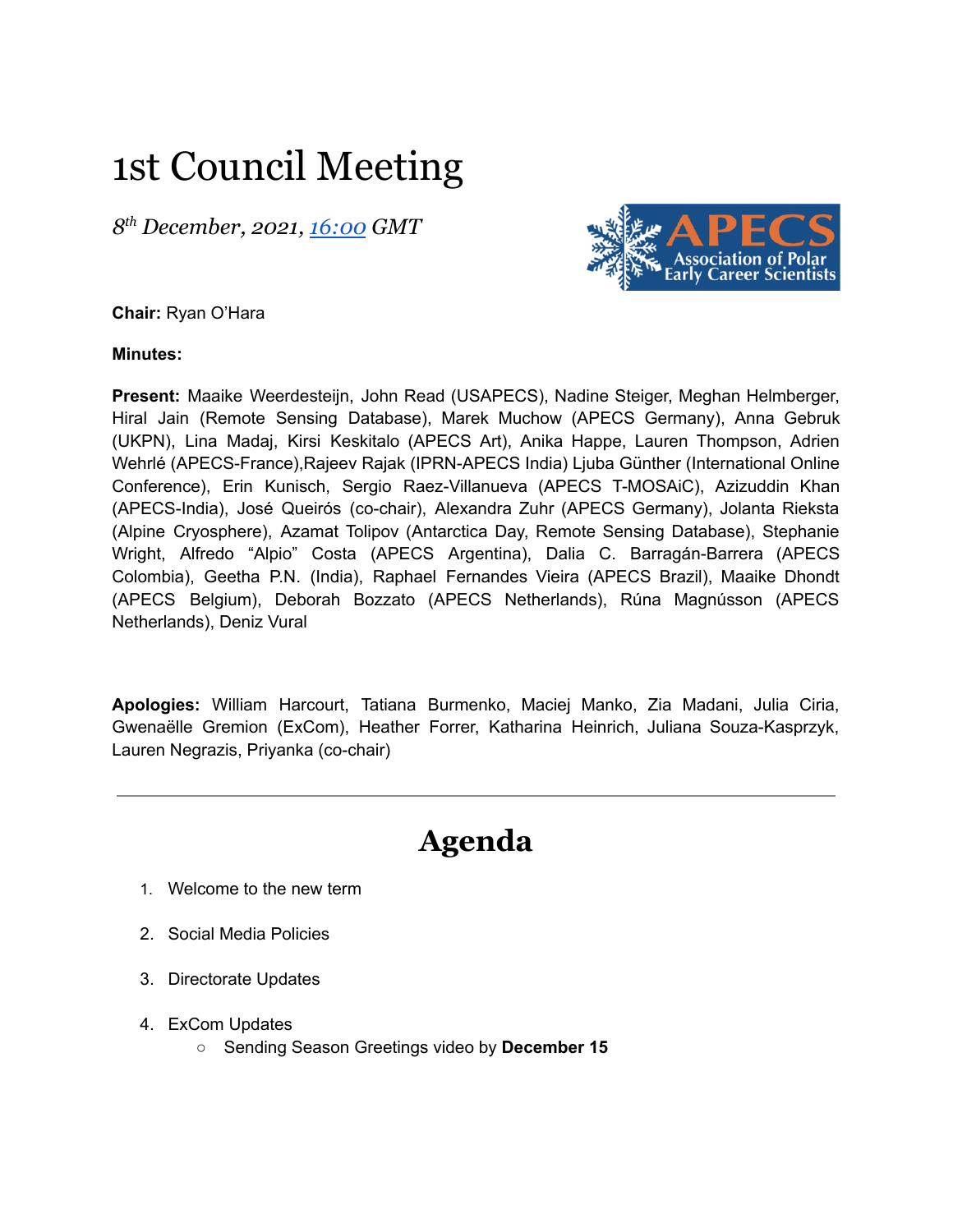- A suggestion (open to discussion): having **Council meetings at a certain date/times** (i.e. ExCom meetings that show the meeting dates for throughout the year and reminded by Google Calendar)
- Applying to APECS rep positions at the Southern Ocean Observing System (SOOS);
	- i. SOOS [Observing](https://www.apecs.is/news/apecs-news/4818-deadline-extended-looking-for-an-early-career-researcher-to-join-the-the-soos-observing-system-design-capability-working-group.html) System Design Capability Working Group (OSD CWG) by **December 17**
	- ii. SOOS [Southern](https://www.apecs.is/news/apecs-news/4819-call-for-apecs-representation-on-the-soos-equity-diversity-and-inclusion-initiative.html) Ocean Equity Diversity and Inclusion (EDI) by **December 17**
- Upcoming opportunities to become **APECS rep** (you will soon receive an email from us!)
	- i. Subcommittees of the next Strategic Plan of the SCAR
	- ii. ECR NoN Council
- 5. Project Groups and National [Committees](https://docs.google.com/document/d/1Jm6NHK2vZsaIakchE8gGtaYUltvNC8gwpirsXDp5yr0/edit?usp=sharing) Updates
- 6. AOB

### **Minutes**

- 7. Welcome to the new term
- 8. Social Media Policies
	- System works in steps ; content is submitted and then posted by the social media team
	- Are there any opinions on how it works/criticism/input?
		- It would be nice to have twitter takeovers, for example with tweetdeck, where people could have direct access to the account
		- Process is a bit tedious, but works
		- System works really well & thanks for the social media team
- 9. Directorate Updates
	- Look over the ExComm meetings send around  $\rightarrow$  include the important points
- 10. ExCom Updates Deniz is giving the update
	- Sending Season Greetings video by **December 15**
	- A suggestion (open to discussion): having **Council meetings at a certain date/times** (i.e. ExCom meetings that show the meeting dates for throughout the year and reminded by Google Calendar)
	- Applying to APECS rep positions at the Southern Ocean Observing System (SOOS);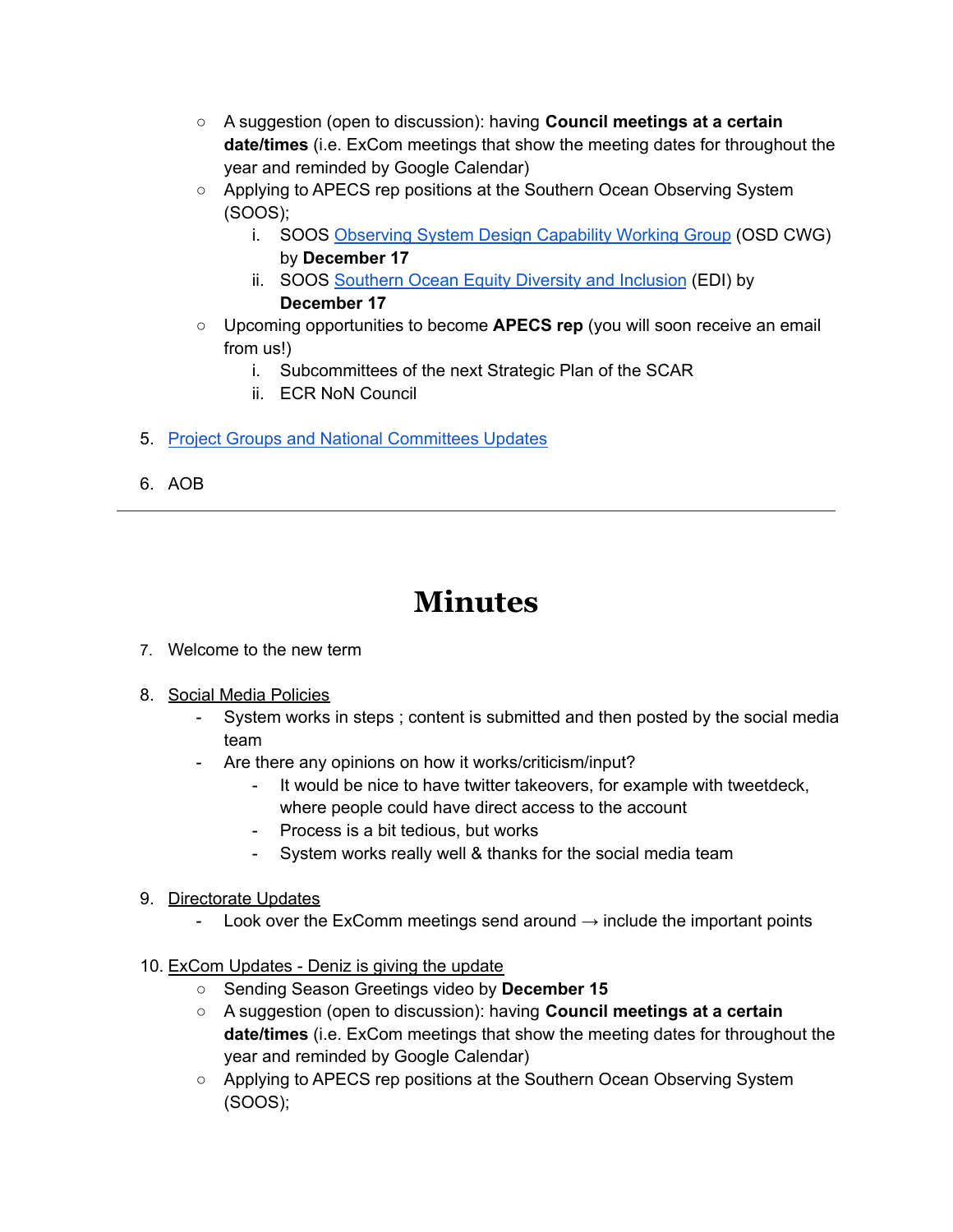- i. SOOS [Observing](https://www.apecs.is/news/apecs-news/4818-deadline-extended-looking-for-an-early-career-researcher-to-join-the-the-soos-observing-system-design-capability-working-group.html) System Design Capability Working Group (OSD CWG) by **December 17**
- ii. SOOS [Southern](https://www.apecs.is/news/apecs-news/4819-call-for-apecs-representation-on-the-soos-equity-diversity-and-inclusion-initiative.html) Ocean Equity Diversity and Inclusion (EDI) by **December 17**
- Upcoming opportunities to become **APECS rep** (you will soon receive an email from us!)
	- i. Subcommittees of the next Strategic Plan of the SCAR
	- ii. ECR NoN Council

### 11. Project Groups and National [Committees](https://docs.google.com/document/d/1Jm6NHK2vZsaIakchE8gGtaYUltvNC8gwpirsXDp5yr0/edit?usp=sharing) Updates

#### PROJECT GROUPS

- Alpine Cryosphere Group: will write up/finalize the project plan ; focus: compile resources & want to announce the international mountain day (a new event)
- APECS Art group: submitted a project plan ; have started to contact artists for future webinars/workshops, two new members & have a lot of projects planned
- DEI Group: working on a project group plan ; activities: a survey for the memberships - keep an eye out for that , …
- Team MOSAiC: still collecting and organizing vlogs/outreach, … building the database of content ; soon will come an e-mail to submit your research for the interactive map
- Indigineous collaboration group no updates today
- APECS Podcast group: project group plan will be submitted soon, release of Polar Times season 2 in the end of November, collaboration with the PG Antarctica day worked very well (see the episode from 1st Dec. on all podcast platforms), more collaborations with other PGs are planed, continuation with the biweekly release of episodes
- Remote Sensing Data Base: finalized the project plan. Created subgroups for better work efficiency. New member joined.
- Mental Health resources: entire change of group members -> working on the project group plan, want to set up a database for resources and publish it along with a kick-off webinar
- Science & diplomacy: plan a podcast idea, are currently finding plans for webinars, etc
- Mentorship database: currently meeting and working
- Overcoming language barriers in polar research no updates today
- Communicating climate change ?? : group is currently forming and figuring out how to work/what to do ; will start to work with IPCC report
- Apecs international mentorship award group no updates today
- IASC Fellowship award group no updates today
- Antarctica Day 2021: almost done with this years content, had 5 activities (compared to 3 from the last year) which were a good success
- APECS International conference: plan is almost completed, date of the conference will maybe be mai, three ideas/topics for the conference are currently around, feedback would be great - link will be send around for that